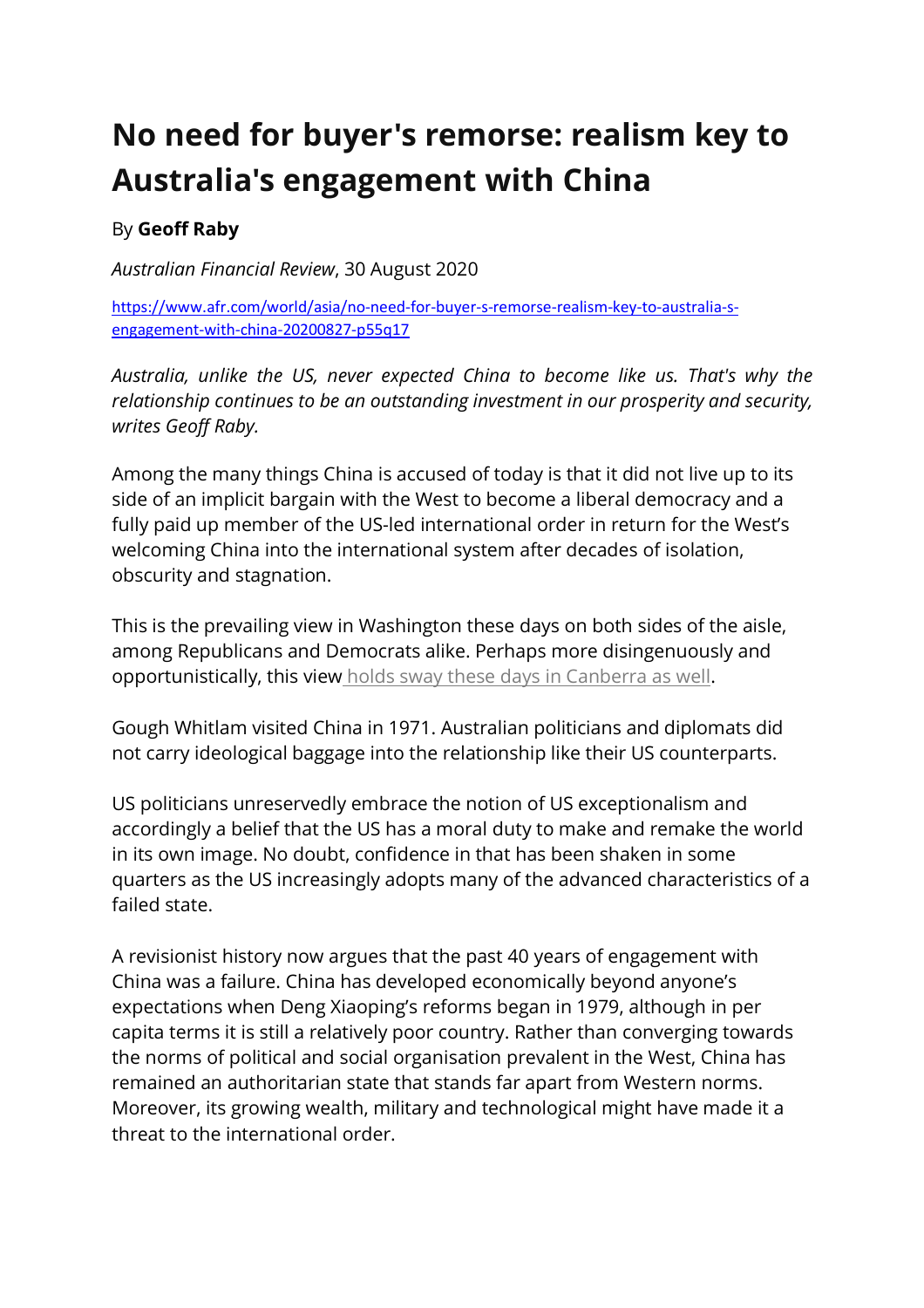Beyond having the second-largest economy in the world today in nominal dollar terms and the largest in purchasing power parity terms, China has become the dominant power in east Asia, something Canberra has trouble recognising. It has expanded and modernised its military as its economy has grown, to a point where it can defend its coastal waters, including Taiwan, from US incursion. It has established effective control over several reefs and islets in the South China Sea, albeit of doubtful legality, and is a serial abuser of human rights, particularly in its border areas of Xinjiang and Tibet.

All of these behaviours reinforce the view that it was a profound historical error to have engaged rather than to have contained China. US Secretary of State Mike Pompeo has articulated a doctrine of not just containing China but of diminishing its present standing.

Australia was among the first in the OECD to recognise the profound potential of China's early reforms to transform the country economically, creating enormous opportunity for Australia as a result. Australian politicians and diplomats did not carry ideological baggage into the relationship like their US counterparts. The Australians had a pragmatic and realist set of objectives for engaging China.

First was to encourage China to open its markets to foreign trade and investment, which would create economic opportunities for Australia. (At the time this was happening in the 1980s, no one had any sense of the scale this would eventually take and the huge contribution China would make to raising Australian living standards.)

As part of this, China was to be encouraged and assisted in moving from centrally planned allocation of resources to more market allocation so as to increase efficiency and hence economic growth. The faster China could grow, the greater the potential economic benefit for Australia would be, provided Australia itself would undertake the necessary reforms needed to make itself an efficient and hence competitive supplier to the Chinese market. In this way, Australia's engagement with China also helped to push necessary policy reforms in Australia, again to the benefit of Australia's living standards. Note the prevalence of self-interest over ideology.

China would become a more stable and settled China politically. When the West's engagement with China began in the 1980s, China had endured more than a century of turbulence and instability during the fading Qing Empire, nationalist government, Japanese occupation and communist chaos lasting until 1976. Much of this was within living memory of people within and outside China.